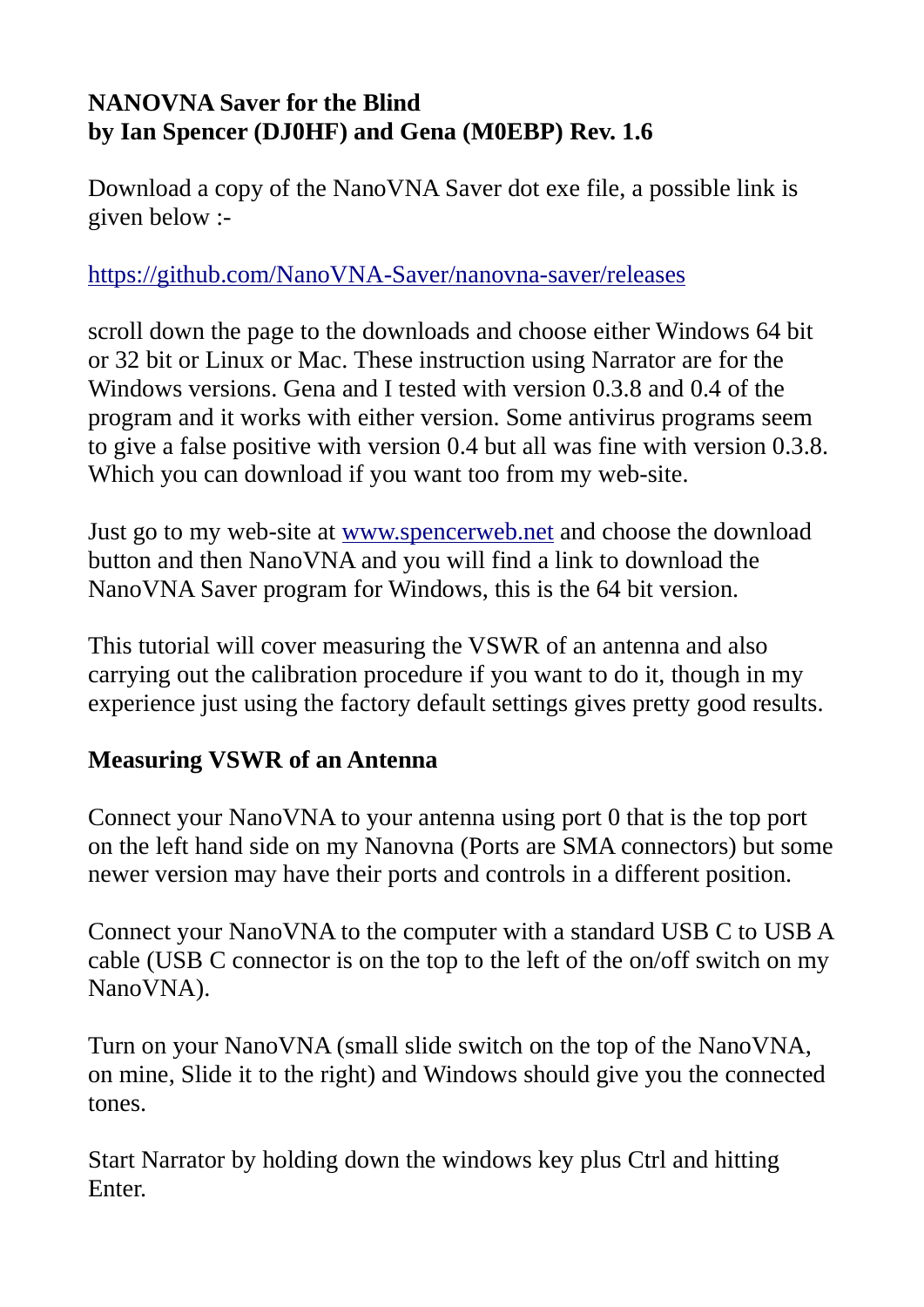Start the NanoVNA Saver dot exe program you downloaded earlier and which may take 5 or 10 seconds depending on the speed of your machine and you are ready to go.

First we need to connect the program to the NanoVNA so hold the shift key and Tab 6 times to get to the Connect button.

Now hit the space bar to connect. After connection the button will say disconnect.

Now we need to set up the start and stop frequencies for the Scan or sweep as it is called, so tab until you hear Sweep Control probably 7 tabs.

Now you can enter the start frequency for the sweep into this edit field, for example 14Mhz, you need to type the letters m h and z as well as the frequency.

Tab once to the stop edit field and enter the end frequency for the sweep so for example 14.35Mhz. Now you are ready to go.

Tab to the Sweep control probably 5 tabs and hit the space bar and the sweep will be carried out.

Now we need the data in a form we can hear so hold the Caps Lock key and at the same time the Ctrl key and hit Enter.

This brings up a search window with all the text on it and you are on the Search edit field.

You can now cursor/Arrow down to whatever you would like to hear but for VSWR cursor down 9 times and you will hear the start frequency (Line 9 in the list)

Then 6 times and it will announce the VSWR for this frequency (line 15 in the list).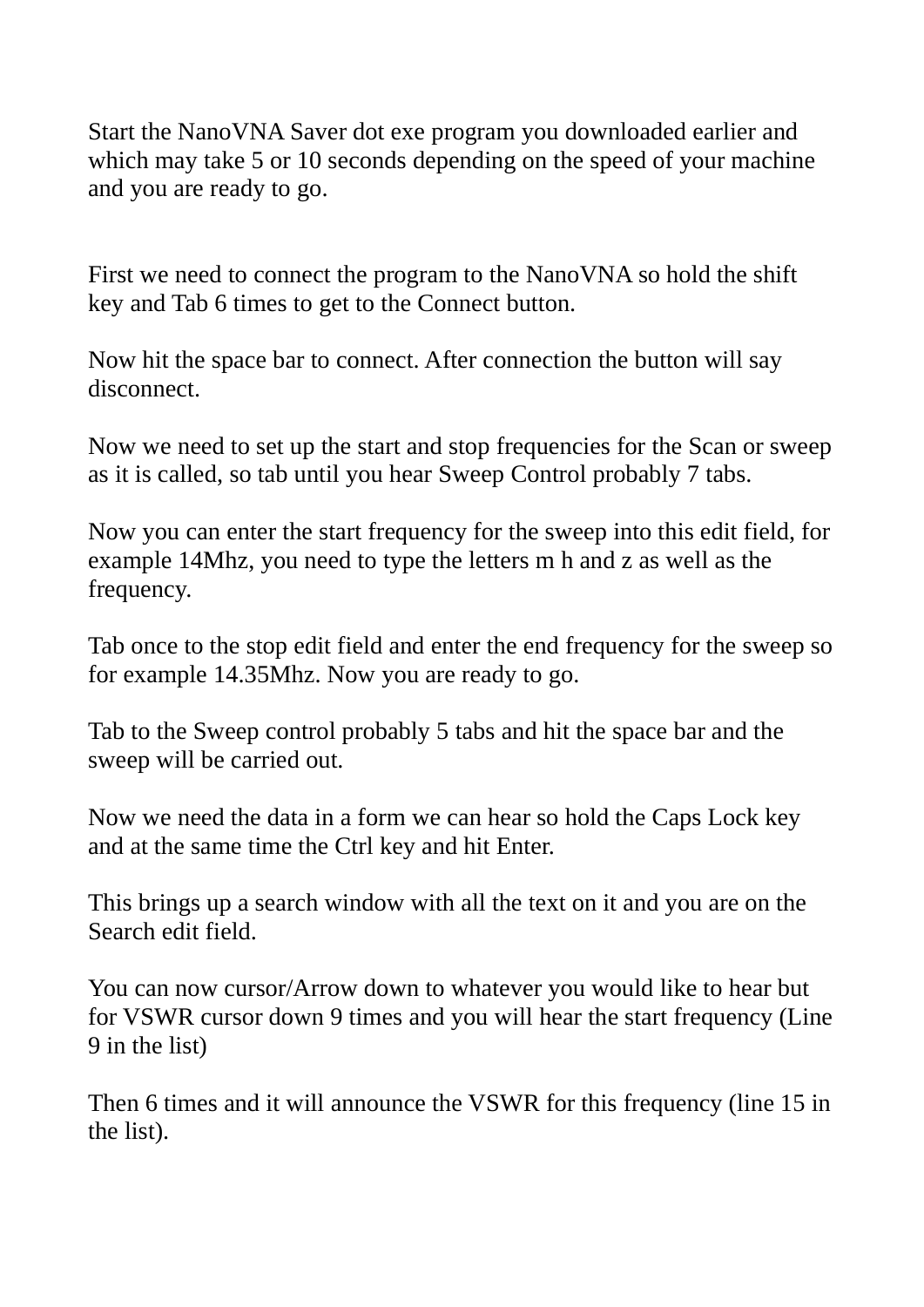Now down arrow 20 times to line 35 and you will hear the middle frequency of the sweep, so in our example 14.175Mhz (Line 35 in the list) and then 6 times to hear the VSWR for this frequency (line 41).

Then again 20 arrow downs to hear the end frequency of the sweep (line 61) followed by 6 down arrows to hear the VSWR for this frequency (Line 67).

You now know the VSWR for the start middle and end frequencies for the band you have swept/scanned.

Close the search window by hitting Enter and just get back to the start frequency edit field by holding the shift key and hitting tab 7 times now you should be back on your start frequency.

## Calibration Procedure

To carry out the calibration procedure you will need the calibration kit which came with your NanoVNA. It consists of 3 small SMA plugs, one of which is open circuit, one short circuit and one a 50 ohm load. The tallest one is the open circuit, the middle one is the 50 ohm load and the smallest is the shorted connector, at least in the set I have. However the difference in height is very small and if you are unsure then, the open circuit connector has no pin in the centre so is easy to identify. Then you just have to identify which is the short and which is the 50 ohm load. Screw either of them onto the channel zero socket (left hand side top on my NanoVNA but some are different). Then do the Measure the VSWR procedure described at the beginning of this document for any frequency range, it isn't important which frequency range. If the VSWR is low then it is the 50 ohm test connector, if it is really high typically 500 to 1700 then it is the short and you now know which connector is which.

If you want to calibrate your NanoVNA for a particular frequency range then to carry out the calibration process you need to connect your NanoVNA to the computer in the same way as for measuring VSWR and connect the NanoVNA to the program which you do by hitting the space bar while on the connect button.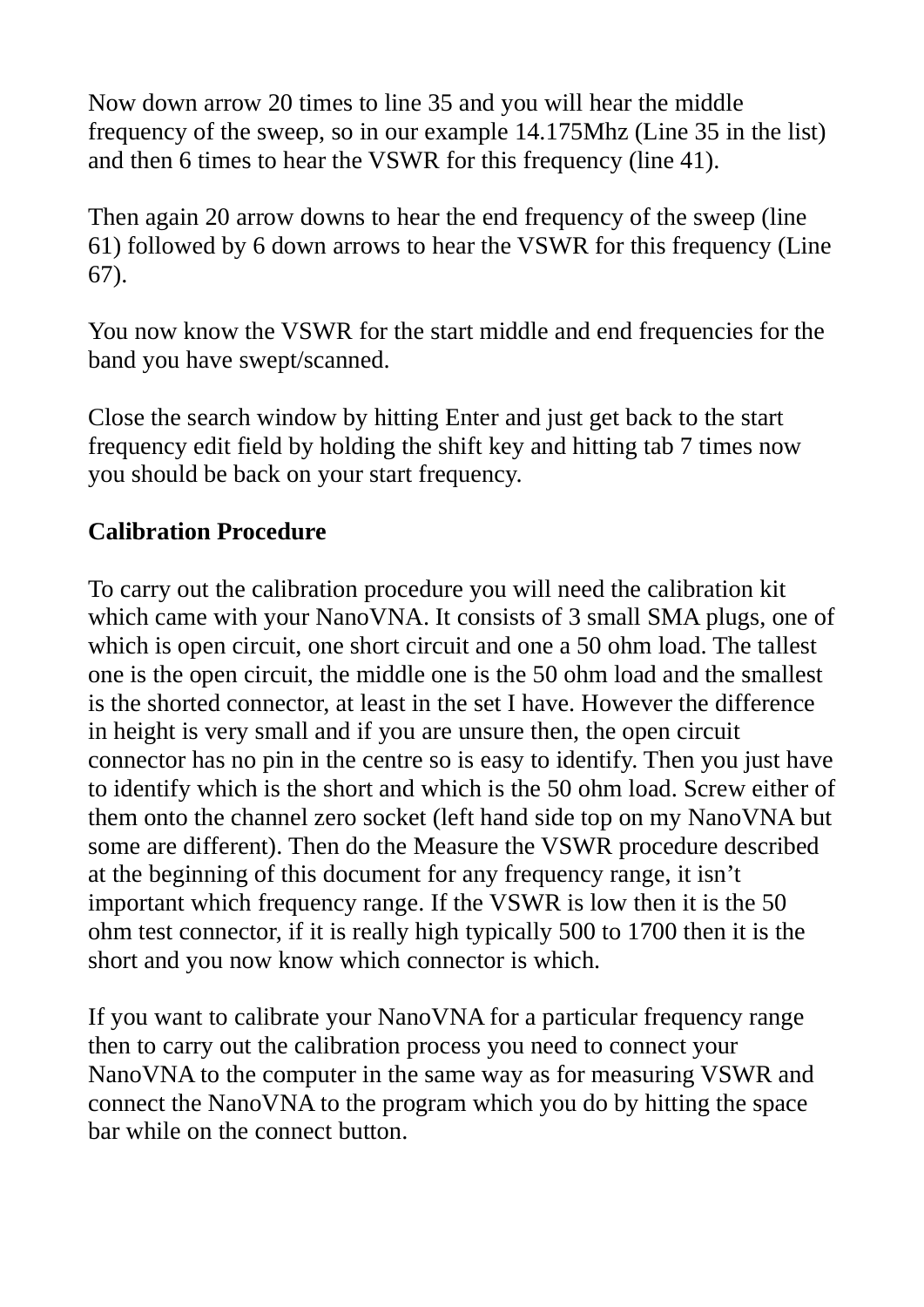Now you need to choose a start and stop frequency for the calibration, in principle the smaller the frequency span you choose the more accurate the calibration will be but from my experience it's fine to just do a calibration for the whole of the short wave bands so perhaps 1.8Mhz for the start and 30Mhz for the stop and it will still give reasonable results when you measure an antenna on perhaps 2 metres or 70cm but it is up to you if you want to create new calibration settings for bands like 2 Metres or 70cm. You can enter the frequencies you want to use in the same way as for the VSWR measurement so after hitting the Space bar on the connect button you can do the 7 tabs to get to the start frequency edit field to begin entering the start and stop frequencies.

We want to carry out the calibration process so after entering the stop frequency we need to get to the calibration button and the quickest way is to hold the shift key and hit tab 5 times and once you find the Calibration Button just hit the Space Bar to open the Calibration window.

When the window opens you are on the short button but we want to use the calibration assistant so hit tab 6 times and you should be on the calibration assistant button and then hit the Space Bar.

You are on the okay button so just hit Enter.

You are now on the calibration short window so you need to connect the shorted connector on port 0 of your NanoVNA (On mine this is the top port on the left hand side but with other versions the position may vary).

Now hit Enter and a new window will pop up and it is the Open Window, so you need to remove the short connector and screw on the open connector and then hit Enter.

A new pop up window will appear it is the load window, so disconnect the open connector and screw on the 50 ohm load connector and hit Enter.

The Calibration complete window will open and so now Tab once to get to the cancel button and hit Enter. We select cancel because we have done enough to set the calibration settings we want to use.